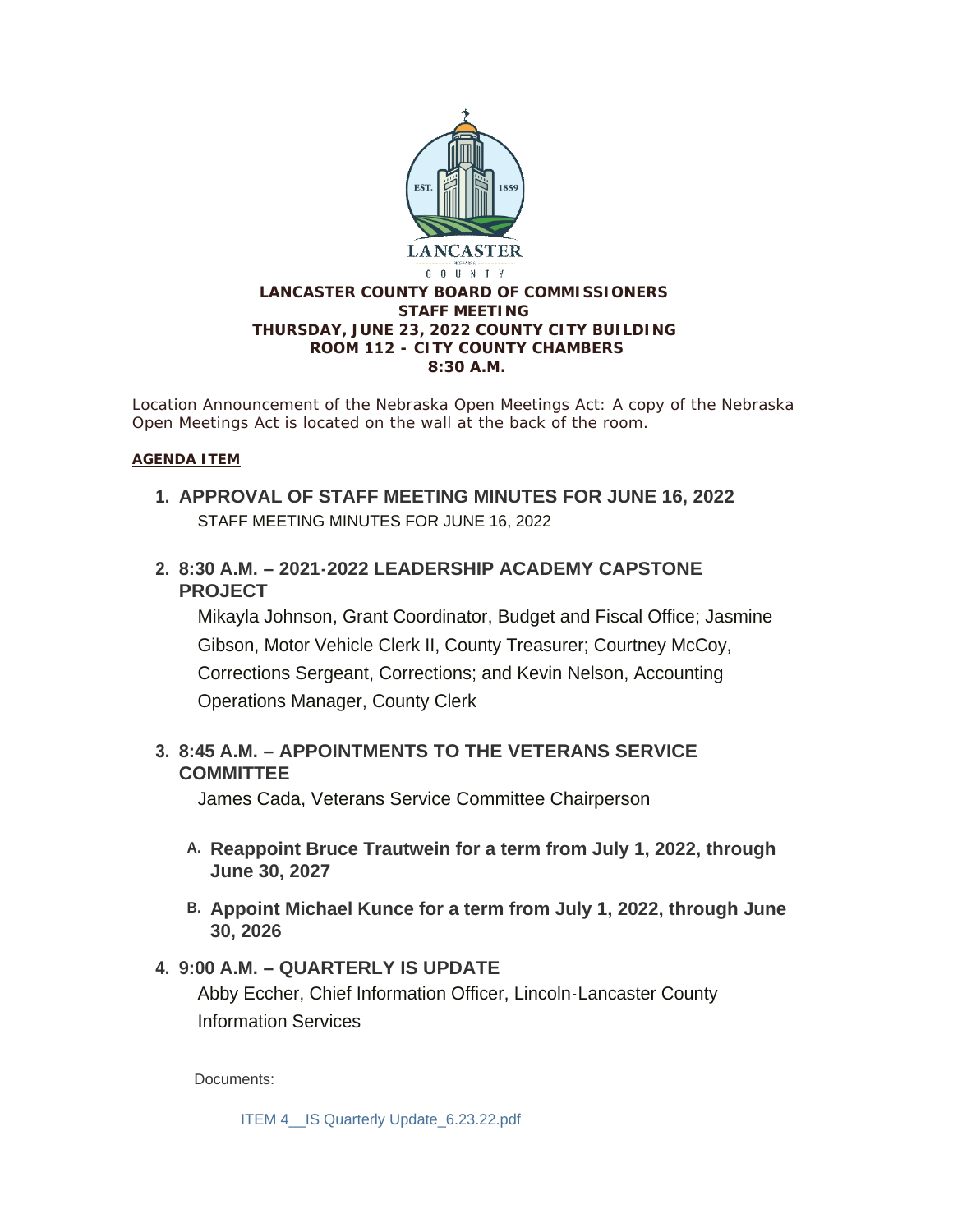### **9:15 A.M. – QUARTERLY HR UPDATE 5.**

Barb McIntyre, Director, Lincoln-Lancaster County Human Resources

Documents:

ITEM 5 County HR Department Budget Presentations 22-24 updates.pdf

## **9:30 A.M. – APPOINTMENTS TO THE VISITORS PROMOTION 6. ADVISORY COMMITTEE**

Jeff Maul, Vice President—Executive Director, Lincoln Convention & Visitors Bureau; and Aaron Stitt, Chair, Visitors Promotion Committee

- **Reappoint Aaron Stitt for a term from July 1, 2022, through June A. 30, 2026**
- **Appoint Tom Lorenz for a term from July 1, 2022, through June 30, B. 2026**

### **9:45 A.M. – ARPA DISCUSSION 7.**

Dennis Meyer, Budget & Fiscal Officer, and Mikayla Johnson, Grant Coordinator, Budget and Fiscal Office

Documents:

[ITEM 7\\_\\_ARPA update 6.23.22.pdf](https://www.lancaster.ne.gov/AgendaCenter/ViewFile/Item/5969?fileID=8406)

### **10:00 A.M. - CLAIMS FOR REVIEW 8.**

Kevin Nelson, Accounting Operations Manager, County Clerk

## **VOUCHER 767443 ON BATCH 281401 TO ENCOMPAS, DATED A. JUNE 8, 2022, FOR A TOTAL OF \$6,759.25. THIS CLAIM INCLUDES BILLING FOR SERVICES PERFORMED JANUARY 2022. THIS CLAIM IS BEYOND THE 90-DAY TIME PERIOD (SEE NEB. REV. STAT. § 23-135)**

Documents:

#### [ITEM 8A\\_\\_Public Defender-Encompas Voucher 767443.pdf](https://www.lancaster.ne.gov/AgendaCenter/ViewFile/Item/5971?fileID=8407)

**VOUCHERS 765795-765798 ON BATCH 281210 TO CITY OF B. LINCOLN INFORMATION SERVICES, DATED JUNE 6, 2022, FOR A TOTAL OF \$30,270.50. THIS CLAIM INCLUDES BILLING FOR FEBRUARY 2022. THIS CLAIM IS BEYOND THE 90-DAY TIME PERIOD (SEE NEB. REV. STAT. § 23-135)**

Documents: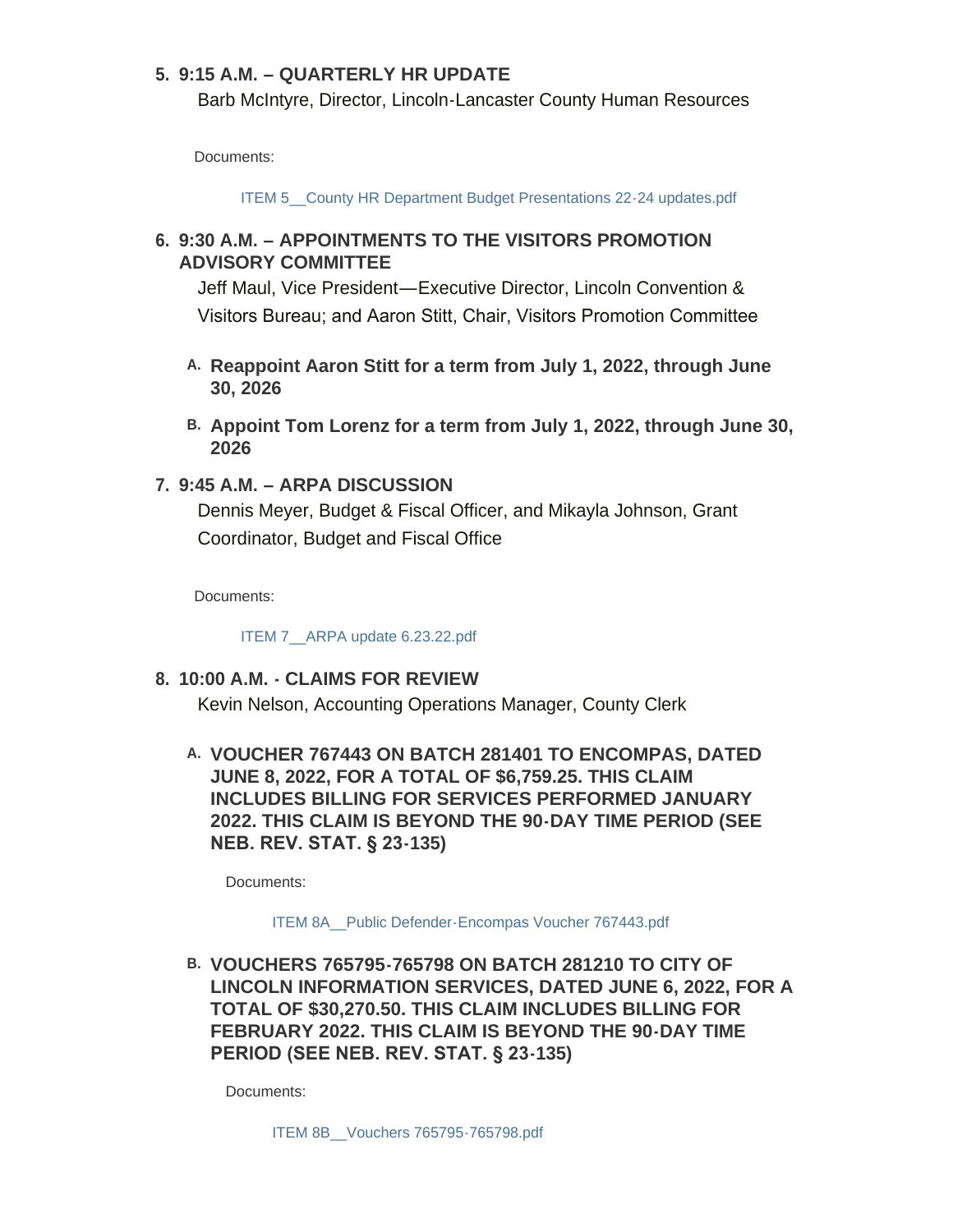**10:15 A.M. – COVID-19 UPDATE AND RESPONSE 9.**

## **ACTION ITEM 10.**

**Submission of Special 2022-2023 Grant Application to the Office of A. Violence Prevention for Operation Tipping Point in the additional amount of \$43,960**

Documents:

[ACTION A\\_\\_OTP Additional Funds.pdf](https://www.lancaster.ne.gov/AgendaCenter/ViewFile/Item/5973?fileID=8412)

## **CHIEF ADMINISTRATIVE OFFICER REPORT 11.**

- **Chamber 2022 Federal Legislative Summit, August 25, 2022, at A. SAC Museum**
- **Holiday Adjournment B.**

### **DISCUSSION OF BOARD MEMBER MEETINGS ATTENDED 12.**

**Southeast Nebraska Development District Board Meeting A. [CANCELED]** Thursday, June 16, 2022 @ 6:30 p.m.

Vest

- **Lancaster County Ag Society B.** Thursday, June 16, 2022 @ 7:30 p.m. Amundson / Vest
- **New Americans Task Force Meeting C.** Friday, June 17, 2022 @ 12:00 p.m. Yoakum
- **Mutual Aid D.** Monday, June 20, 2022 @ 8:00 p.m. Schorr / Yoakum
- **OTHER MEETINGS ATTENDED SINCE THE LAST STAFF E. MEETING**

### **13. SCHEDULE OF BOARD MEMBER MEETINGS**

- **LIBA Elected Officials Forum A.** Monday, June 27, 2022 @ 11:45 a.m. Schorr / Yoakum
- **Monthly Meeting with Chair, Vice-Chair and Planning Department B.** Tuesday, June 28, 2022 @ 8:15 a.m.